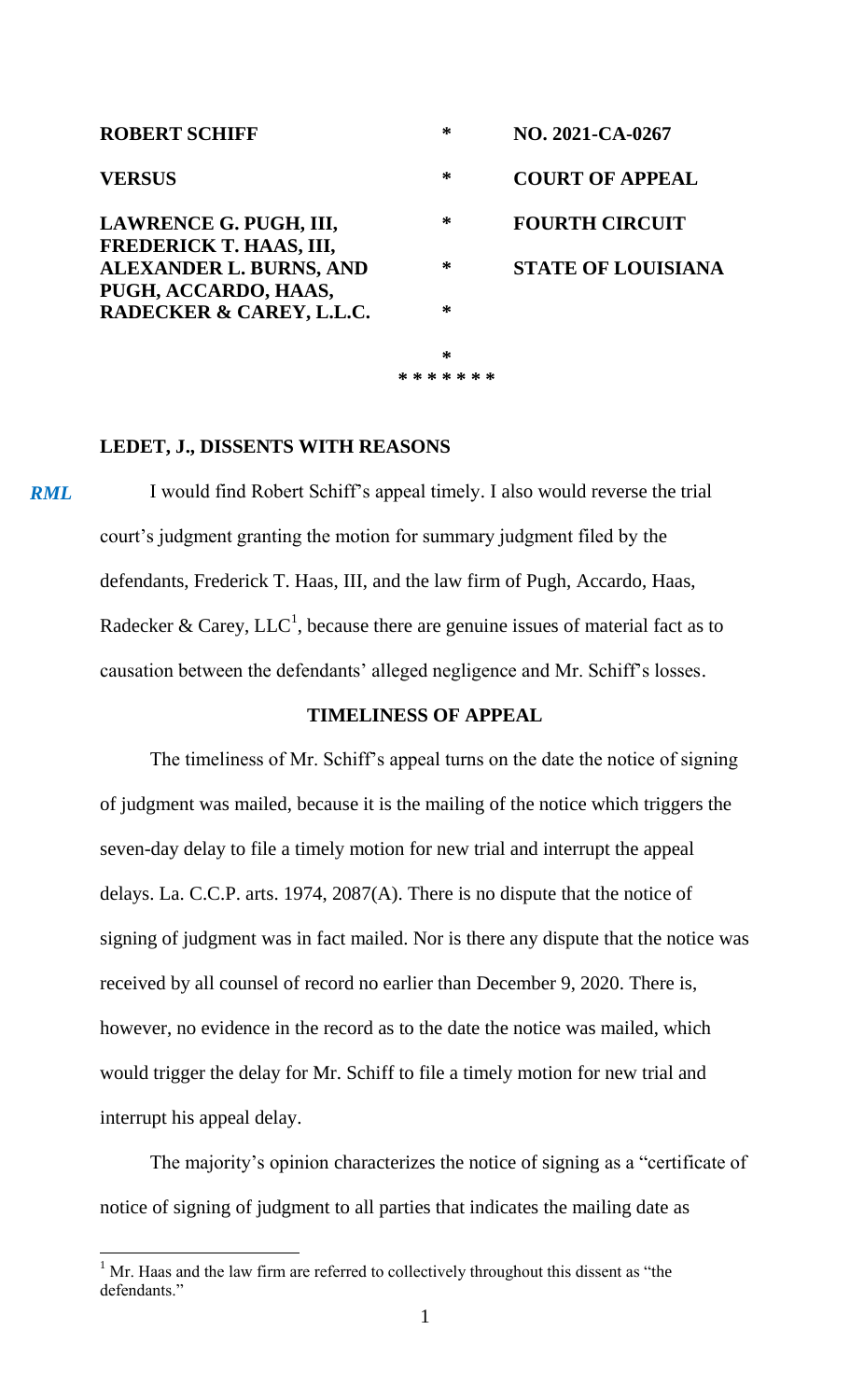November 25, 2020[.]" In reaching this conclusion, the majority observes that the notice of signing of judgment contains two dates, one which indicates the date on which the judgment was signed, and another which indicates the date of mailing. But, the November 25, 2020 notice of signing of judgment sent to all counsel of record states: "In accordance with Article 1913 C.C.P., you are hereby notified that Judgment in the above entitled cause was signed on November 25, 2020." Below this notification is the signature of the trial court's law clerk next to a second date: November 25, 2020. The notice is also stamped in two places "Mailed," but no date appears next to these stamps. Thus, the notice of signing of judgment itself contains no language establishing that it was actually mailed on November 25, 2020. Moreover, the record contains no other evidence establishing mailing on that date.

Subsection D of article 1913 of the Louisiana Code of Civil Procedure provides: "The clerk shall file a certificate in the record showing the date on which, and the counsel and parties to whom, notice of the signing of the judgment was mailed." The certificate requirements of La. C.C.P. art. 1913(D) are mandatory. *Argence L.L.C. v. Box Opportunities, Inc.*, 07-0765, p. 5 (La. App. 4 Cir. 3/13/08), 980 So.2d 786, 789. "The evident purpose of [the certificate requirement] is to avoid uncertainty as to the extinction of favored rights of appeal and to prevent disputes such as the present." *Id* (quoting *Bielkiewicz v. Insurance Co. of North America*, 201 So.2d 130 (La. App. 3rd Cir. 1967)). "In the absence of such a certificate, doubts should be resolved in favor of the right to appeal." *Id*.

The facts of *Argence* are analogous to those presented here, and this court's reasoning in *Argence* is equally applicable to the instant matter. As in the instant case, the issue in *Argence* was the date of mailing of the notice of judgment. In *Argence*, this court found that a notice of judgment did not constitute a valid certificate of mailing, as required by La. C.C.P. art. 1913(D), despite the record

2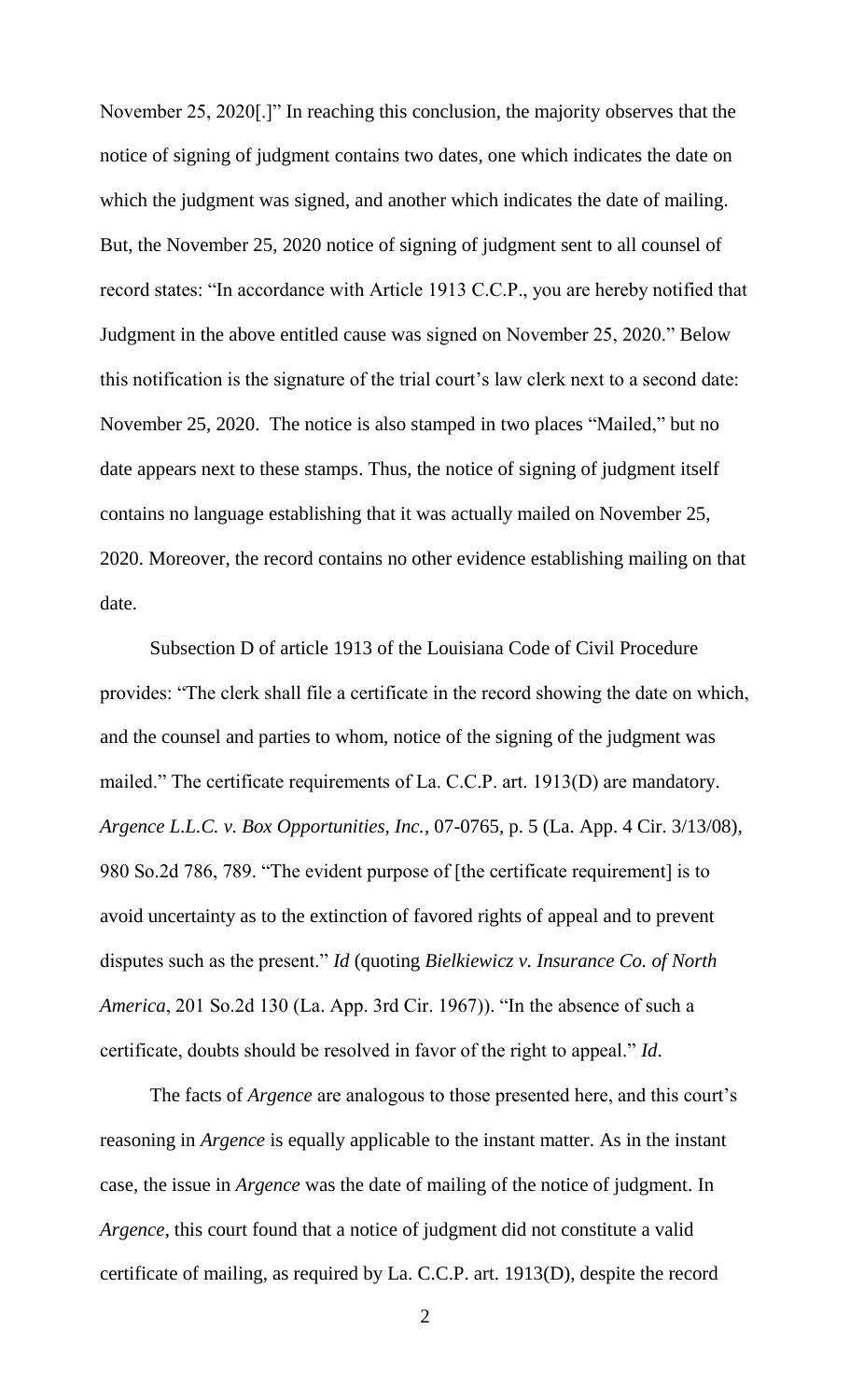containing a deputy clerk's handwritten notations on the reverse of the notice of judgment suggesting the date of mailing. *Argence*, 07-765, pp. 5-7, 980 So.2d at 789-790. In the absence of the mailing certificate, the *Argence* court found there was reasonable doubt as to the date the judgment was mailed and upheld the appellant's right to appeal. *Id* (citing *Bielkiewicz*, 201 So.2d 130; *Fink v. State, Through Dept. of Transp. and Development*, 464 So.2d 1064 (La. App. 1st Cir. 1985); *Penalber v. Blount*, 405 So.2d 1376 (La. App. 1st Cir. 1981); *Ouachita Equipment Rental, Inc. v. Dyer*, 386 So.2d 193 (La. App. 3d Cir.1980)).

Likewise, in *Penalber*, 405 So.2d 1376, the court found that a notice of judgment, which certified the date the judgment was signed but did not certify the date the notice was mailed—like the notice at issue in the instant case—did not trigger the delay for filing a motion for new trial. The court reasoned:

There is nothing in the record to indicate the critical date from which the delays for applying for a new trial, or the delays for appealing, could be tolling. Appeals are favored under our law and jurisprudence. In the absence of a proper (dated) notification to counsel of the judgment having been signed, there is uncertainty as to date, and that doubt must be resolved in favor of the right to appeal.

# *Id*. at 1377.

l

I would find the reasoning of the courts in *Argone* and *Penalber* equally applicable here. The November 25, 2020 notice of signing judgment contains no certification by the clerk of court of its mailing date, which is the date upon which the delays for a motion for new trial commence.<sup>2</sup> In the absence of certification of this critical date, there is reasonable doubt as to the date on which the notice of judgment was mailed. As appeals are favored under Louisiana law, this doubt must be resolved in favor of Mr. Schiff's right to appeal.

 $2$  Moreover, I have found no authority permitting certification of the mailing date of the notice of judgment by a trial court's law clerk, instead of the clerk of court, as mandated by La. C.C.P. art. 1913(D).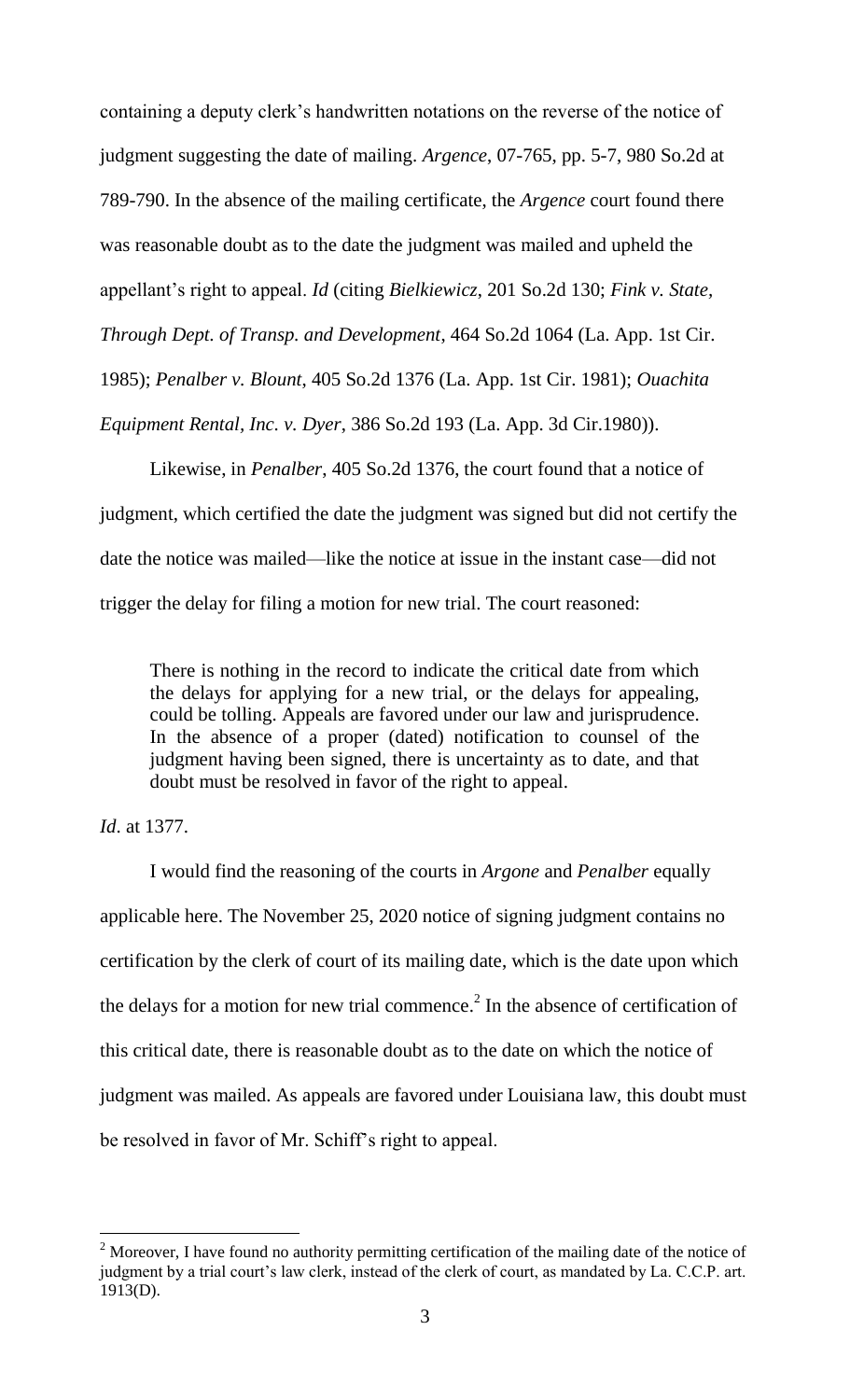I also would find the majority's reliance on *Beagle v. Beagle*, 95-168 (La. App. 3 Cir. 5/21/95), 657 So.2d 422, misplaced. In the *Beagle* case, there was no uncertainty as to the date the notice of judgment was mailed, because the record contained a dated certificate of mailing of the notice of judgment as required by La. C.C.P. art. 1913(D). *Id*. at p. 3, 657 So.2d at 423. Rather, the appellant in *Beagle* argued that he had not received the notice of judgment and therefore his appeal should be deemed timely. *Id*. The *Beagle* court held that the appellant's alleged late receipt of the notice of judgment was irrelevant "where the record contains the certificate of mailing required by Article 1913."

The rationale of the *Beagle* case has no application here. Mr. Schiff does not dispute that the notice of signing of judgment was mailed and eventually received. Rather, the issue here is the date the notice was mailed, which triggered Mr. Schiff's delay to file a timely motion for new trial and, consequently, a timely appeal. Because there is no certificate of mailing, the record is silent on this issue. The rationale of the *Beagle* case, which relied on an unrebutted, dated certificate of mailing of the notice of judgment within the record, is inapplicable.

In the absence of the certificate of mailing required by La. C.C.P. art. 1913(D), there is reasonable doubt as to the date the notice of judgment was mailed. This present uncertainty is precisely what the certificate requirement was intended to prevent. As appeals are favored under Louisiana law, doubt about the timeliness of Mr. Schiff's appeal must be resolved in favor of his right to appeal. Therefore, I would find that, under these circumstances, Mr. Schiff's appeal was timely.

## **DISCUSSION**

Turning to the merits of this appeal, Mr. Schiff argues that the trial court erred in granting the defendants' summary judgment motion, because it employed

4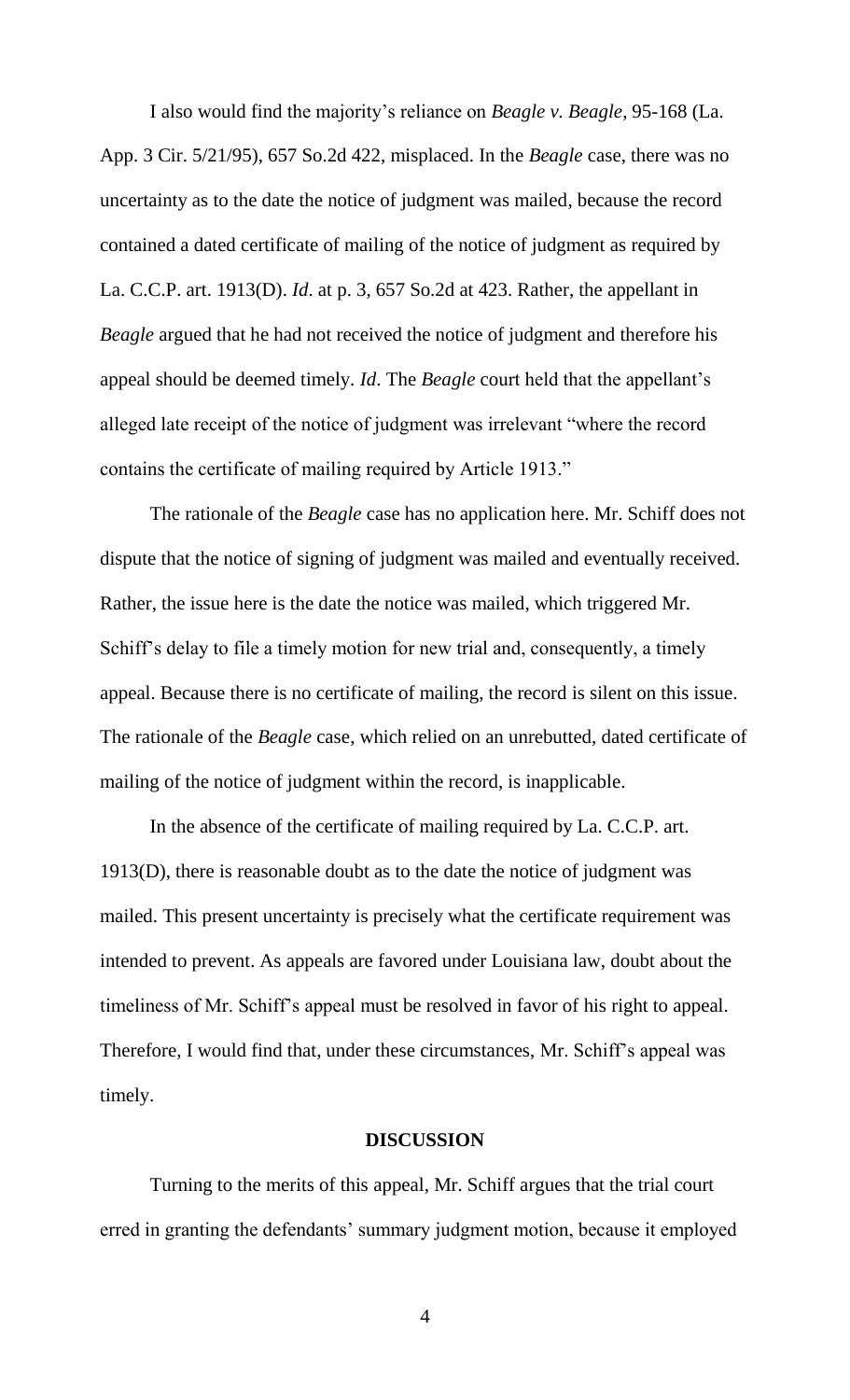the incorrect legal analysis.<sup>3</sup> I would find no such error in the trial court's legal analysis. Based on a *de novo* review, I would find there are genuine issues of material fact, which precluded the granting of the defendants' summary judgment motion.

#### *Summary Judgment Principles and Standard of Review*

The summary judgment procedure is used when there is no genuine issue of material fact for all or part of the relief prayed for by a litigant. La. C.C.P. art. 966(A)*; see also Balthazar v. Hensley R. Lee Contracting, Inc.*, 16-0920, p. 9 (La. App. 4 Cir. 3/14/17), 214 So.3d 1032, 1040 (observing that "summary judgment is a procedural vehicle for dismissing issues of law and/or fact that are not in dispute"). "A defendant can successfully move for summary judgment if he or she can demonstrate beyond peradventure the nonexistence of a fact essential to the plaintiff's cause of action." Frank L. Maraist, 1 LA. CIV. L. TREATISE, CIVIL PROCEDURE § 6:8 (2d ed. 2018). The summary judgment procedure is "designed to secure the just, speedy, and inexpensive determination of every action," and the summary judgment procedure is favored. La. C.C.P. art. 966(A)(2).

Appellate courts review the grant or denial of a motion for summary judgment *de novo*, employing the same criteria that govern the trial court's determination of whether summary judgment is appropriate. *Garces-Rodriguez v. GEICO Indem. Co.*, 16-196, p. 3 (La. App. 5 Cir. 12/21/16), 209 So.3d 389, 391; *Sislo v. New Orleans Ctr. for Creative Arts*, 16-0178, p. 4 (La. App. 4 Cir. 8/17/16), 198 So.3d 1202, 1205 (citing *Samaha v. Rau*, 07-1726, pp. 3-4 (La. 2/26/08), 977 So.2d 880, 882-83). The standard for granting a motion for summary judgment is set forth in La. C.C.P. art. 966(A)(3), which provides:

l

 $3$  Mr. Schiff also assigns error to the trial court's denial of his motion for new trial. Because my decision would render Mr. Schiff's second assignment of error moot, I do not address it.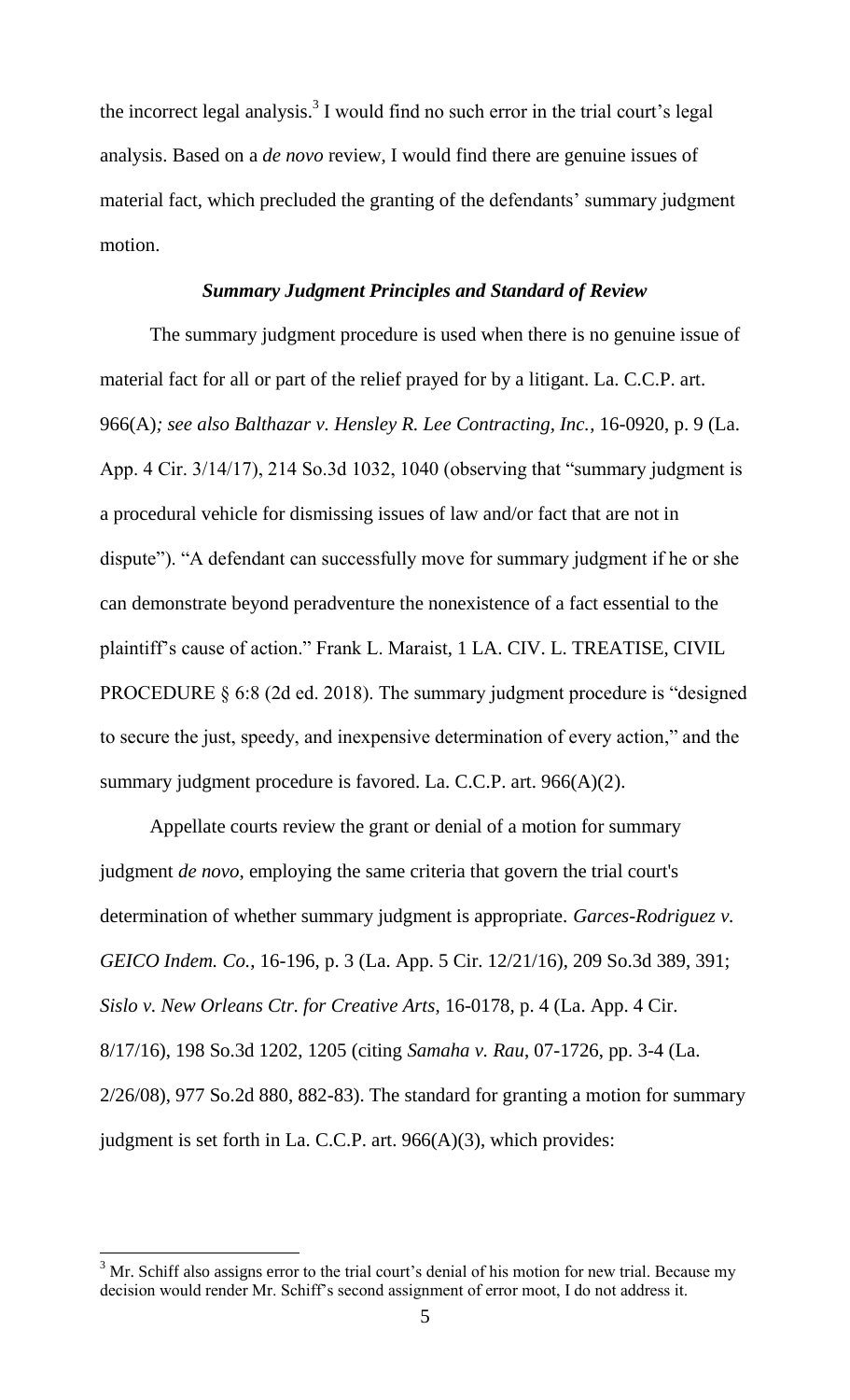After an opportunity for adequate discovery, a motion for summary judgment shall be granted if the motion, memorandum, and supporting documents show that there is no genuine issue as to material fact and that the mover is entitled to judgment as a matter of law.

A shifting burden of proof is set forth in La. C.C.P. art. 966(D)(1), which

provides:

The burden of proof rests with the mover. Nevertheless, if the mover will not bear the burden of proof at trial on the issue that is before the court on the motion for summary judgment, the mover's burden on the motion does not require him to negate all essential elements of the adverse party's claim, action, or defense, but rather to point out to the court the absence of factual support for one or more elements essential to the adverse party's claim, action, or defense. The burden is on the adverse party to produce factual support sufficient to establish the existence of a genuine issue of material fact or that the mover is not entitled to judgment as a matter of law.

A genuine issue is one as to which reasonable persons could disagree; "if . . .

reasonable persons could reach only one conclusion, there is no need for trial on

that issue, and summary judgment is appropriate." *Smith v. Our Lady of the Lake* 

*Hosp., Inc.*, 93-2512, p. 27 (La. 7/5/94), 639 So.2d 730, 751. "A fact is material

when its existence or nonexistence may be essential to the plaintiffs [*sic*] cause of

action under the applicable theory of recovery; a fact is material if it potentially

insures or precludes recovery, affects a litigant's ultimate success, or determines

the outcome of the legal dispute." *Chapital v. Harry Kelleher & Co., Inc.*, 13-1606,

p. 5 (La. App. 4 Cir. 6/4/14), 144 So.3d 75, 81. Whether a fact is material is a

determination that must be made based on the applicable substantive law.

*Roadrunner Transp. Sys. v. Brown*, 17-0040, p. 7 (La. App. 4 Cir. 5/10/17), 219 So.3d 1265, 1270.

# *Legal Malpractice Principles*

To establish a claim for legal malpractice, a plaintiff must prove three elements: "(1) the existence of an attorney-client relationship; (2) negligent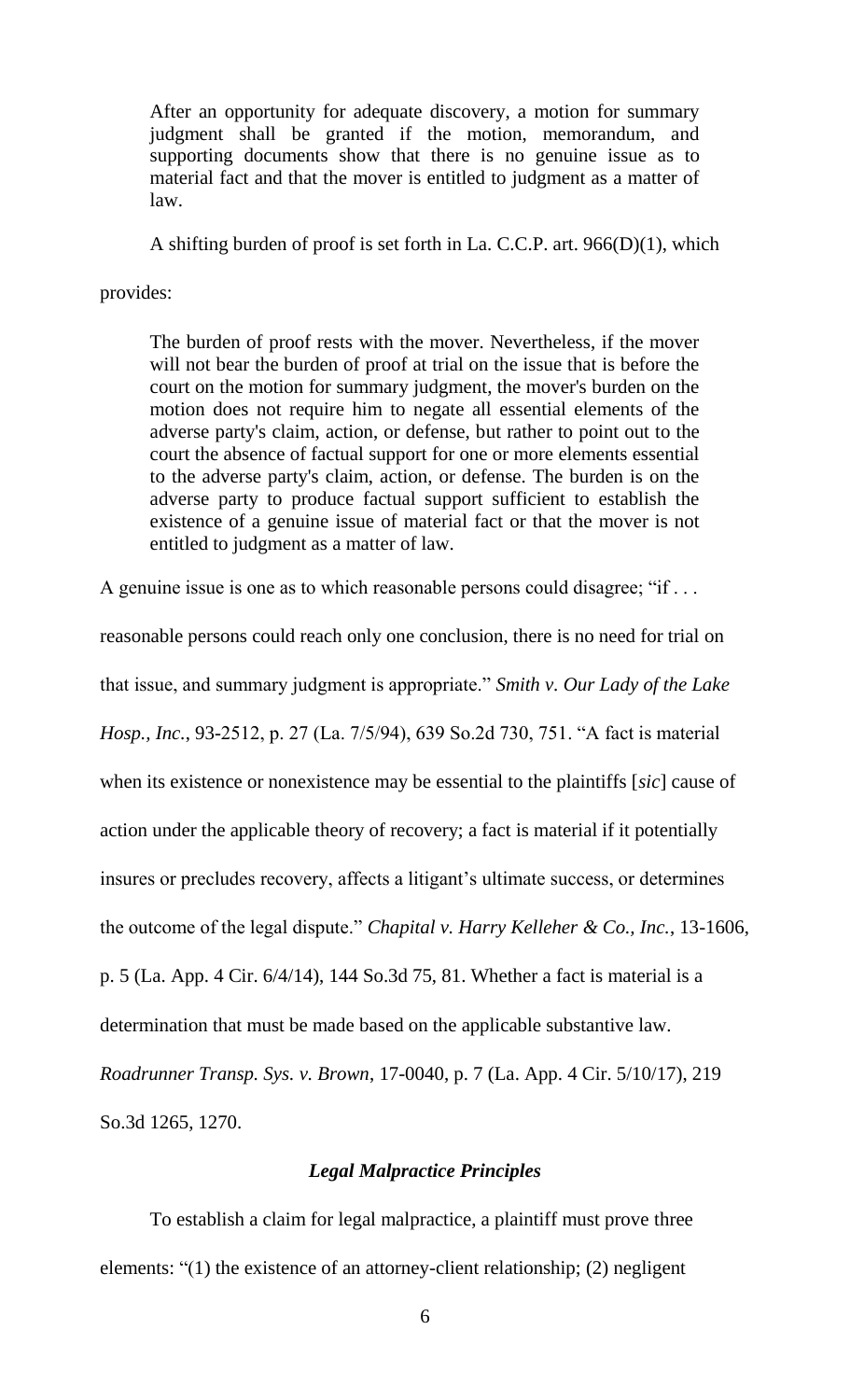representation by the attorney; and (3) loss caused by that negligence." *Ewing v. Westport Ins. Corp.,* 20-00339, p. 8 (La. 11/19/20), 315 So.3d 175, 180–81, *reh'g denied*, 20-00339 (La. 2/9/21), 310 So.3d 175. In *Jenkins v. St. Paul Fire & Marine Ins. Co.*, 422 So.2d 1109, 1110 (La. 1982), the Supreme Court disavowed the "case within a case" requirement in legal malpractice cases. "Under that approach, a plaintiff in legal malpractice litigation [was required to] prove not only that the attorney was negligent in handling the client's claim or litigation, but also that the claim or litigation would have been successful but for the attorney's negligence." *Id*.

In *MB Indus., LLC v. CNA Ins. Co.*, 11-0303, p. 20 (La. 10/25/11), 74 So.3d 1173, 1187, the Supreme Court confirmed that *Jenkins* had eliminated the "case within a case" requirement but it also made clear that "causation is an essential element of any tort claim" and that "[a]t the very least, [plaintiff] must establish some causal connection between the alleged negligence and the eventual unfavorable outcome of the litigation." (internal quotations omitted).

In its written reasons for judgment, the trial court accurately stated the law applicable to Mr. Schiff's legal malpractice claims and concluded that Mr. Schiff had offered multiple theories establishing a causal connection between the defendants' alleged negligence and the adverse outcome of the *Pollard* suit. Yet, the trial court found that Mr. Schiff failed to support his theories of causation with competent evidence, pointing out that the deposition transcript pages attached to his opposition memorandum were not the same as those pages cited within his memorandum.

Despite Mr. Schiff's failure to attach the correct exhibits to his opposition memorandum, the exhibits which were attached to his opposition memorandum

7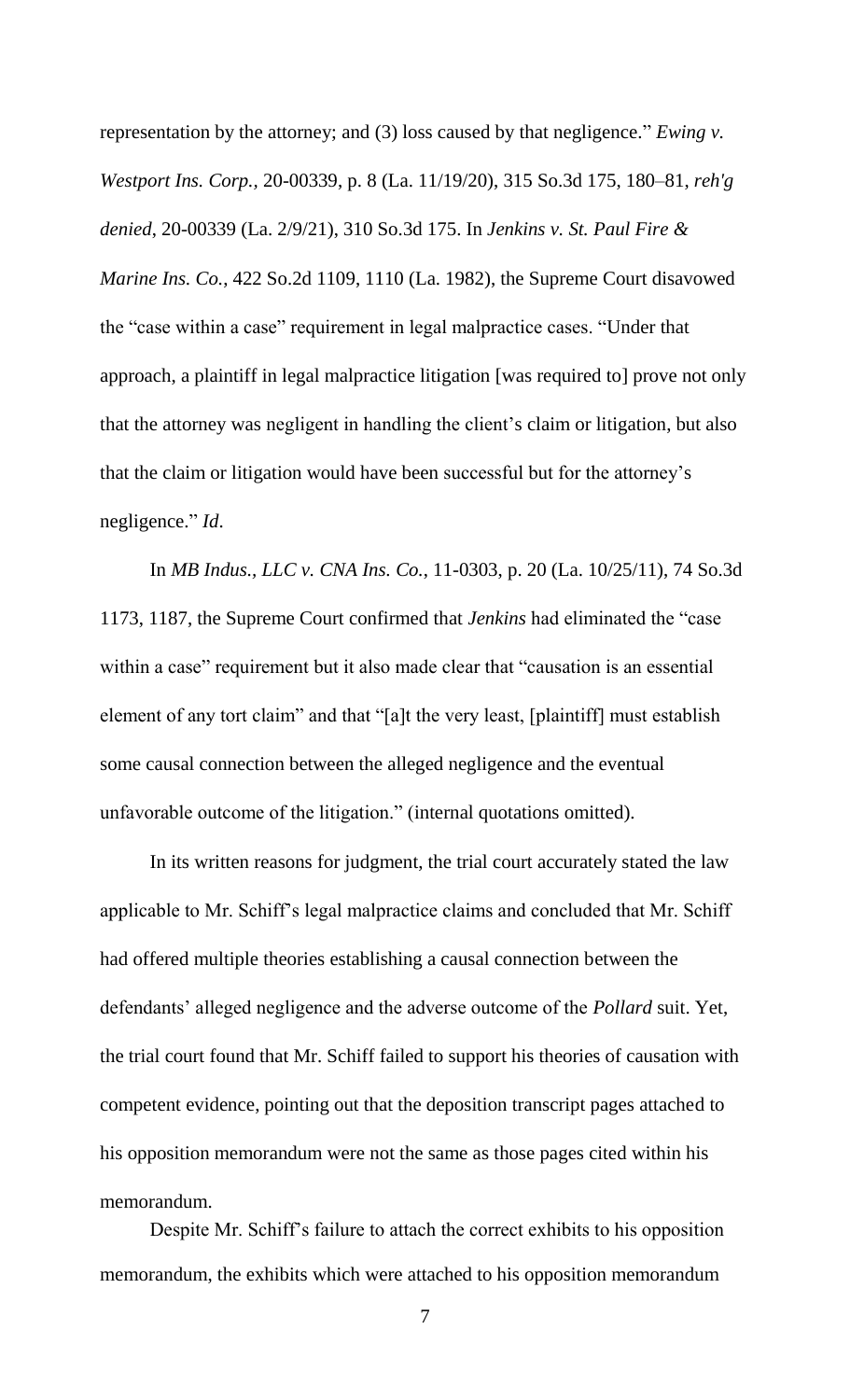provide some evidence to support at least one of his causation theories. Specifically, there is evidence to support Mr. Schiff's claim that the defendants failed to investigate and raise the issue of whether Ms. Pollard was a licensed contractor, thereby failing to raise a potential defense to the contract.

Mr. Schiff attached to his opposition memorandum excerpts from the deposition of Alexander Burns, an associate at the law firm. Though the pages of Mr. Burns' deposition testimony attached to Mr. Schiff's opposition memorandum do not correspond with those cited in the memorandum, they do contain testimony supporting Mr. Schiff's claim. Mr. Burns testified that he was instructed to research Ms. Pollard's licensure and the viability of any defense based on her unlicensed contracting work. He found unreliable results as to whether Ms. Pollard was licensed on the website of the State Board of Contractors but found that Ms. Pollard's recovery of profits would be limited if she were unlicensed. Mr. Burns, however, did not recall discussing the issue with Mr. Schiff; and the issue was not raised in the *Pollard* suit.

Although the exhibits attached to the defendants' motion and Mr. Schiff's opposition memorandum do not establish whether or not Ms. Pollard was a licensed contractor, at the very least, Mr. Burns' testimony suggests the possibility that she was not licensed and that the defendants suspected as much. If Ms. Pollard was not a licensed contractor, Mr. Schiff may have had a viable defense to the *Pollard* suit which the defendants did not raise.<sup>4</sup>

I would find that the uncertainty regarding Ms. Pollard's licensure, which could have provided a defense to the *Pollard* suit, supported by Mr. Burns' testimony, presents a genuine issue of material fact as to the causal connection between the defendants' alleged malpractice and Mr. Schiff's losses. Accordingly,

l

<sup>4</sup> *See, e.g., Alonzo v. Chifici*, 526 So.2d 237, 243 (La. 5th Cir. 1988) (finding that Louisiana's rule of absolute nullity for a contracting agreement in the absence of a contractor's license limited the contractor to quantum meruit recovery).